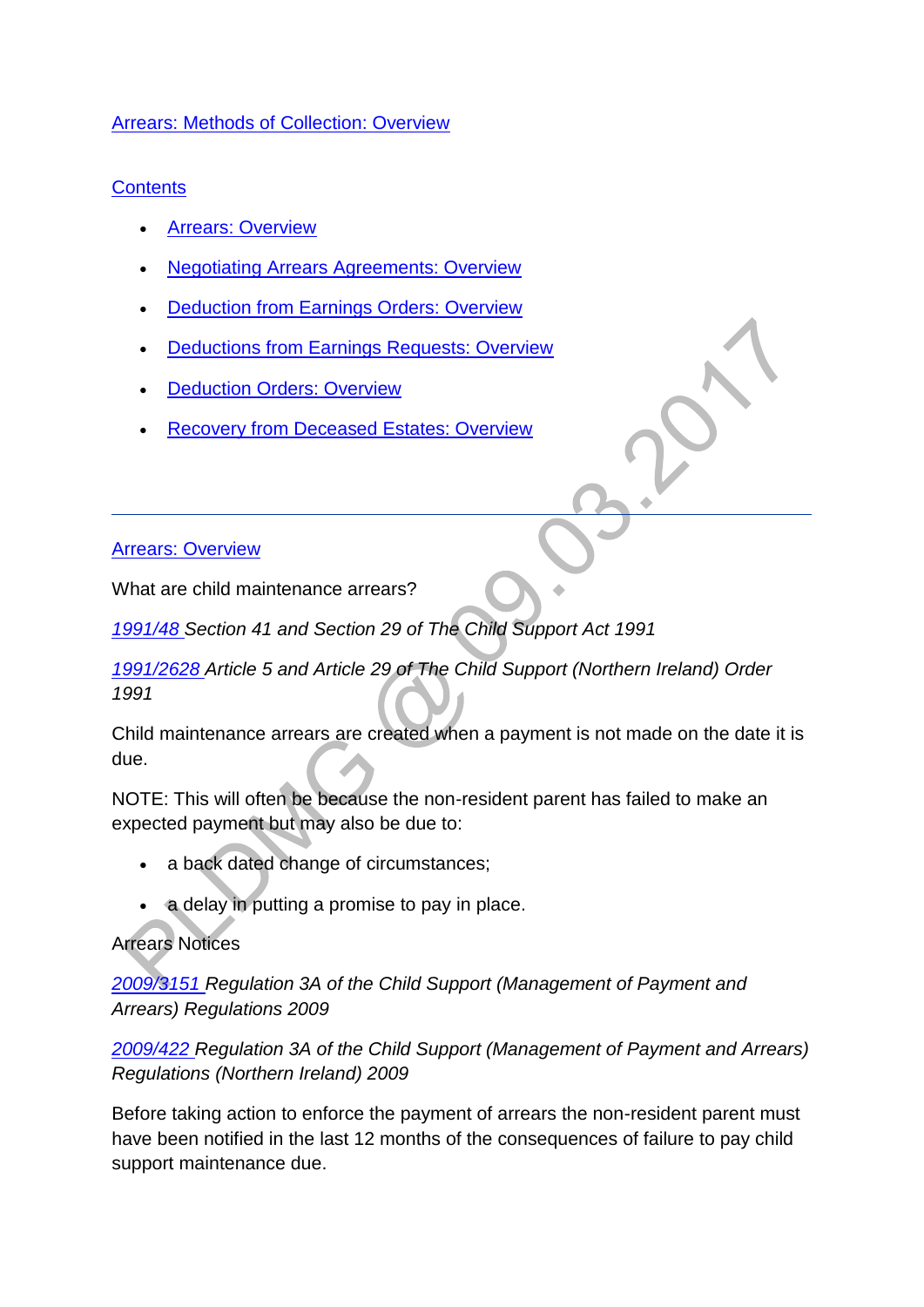#### **How is the non resident parent notified?**

At every application and at each annual review the decision notice informs the non resident parent of the consequences of failure to pay child support maintenance. As long as CMG have issued such a decision notice in the last 12 months no further notification is legally required before enforcement action is considered.

What action can be taken to recover child maintenance arrears?

A number of methods can be used to try to recover child maintenance arrears. The most appropriate method will depend on the circumstances of the case, including: the amount of arrears owed, how many payments have been missed, the nonresident parent's financial circumstances etc.

In some cases, court action may be necessary. We refer to the range of courts actions as Enforcement and separate guidance is available on this subject. Refer to the guidance on [Legal Enforcement \(England and Wales\)](http://np-cmg-sharepoint.link2.gpn.gov.uk/sites/policy-law-and-decision-making-guidance/Pages/Legal%20Enforcement%20-%20England%20and%20Wales/Legal-Enforcement---England-and-Wales---Overview.aspx) / [Legal Enforcement](http://np-cmg-sharepoint.link2.gpn.gov.uk/sites/policy-law-and-decision-making-guidance/Pages/Legal%20Enforcement%20-%20Scotland/Legal-Enforcement-%28Scotland%29-Overview-.aspx)  [\(Scotland\)](http://np-cmg-sharepoint.link2.gpn.gov.uk/sites/policy-law-and-decision-making-guidance/Pages/Legal%20Enforcement%20-%20Scotland/Legal-Enforcement-%28Scotland%29-Overview-.aspx) for further advice. However, before considering any type of court action, we should always try to recover the arrears through administrative action.

#### **Administrative actions include:**

- Negotiating an acceptable agreement or arrangement, using the Debt Steer principles;
- Making a deduction directly from the non-resident parent's earnings through a Deduction from Earnings Order or Request;
- Making regular deductions or a lump sum collection directly from the nonresident parent's bank account through a Deduction Order;
- Offsetting maintenance due to the debtor against their arrears see Offsetting for more information;
- If a non-resident parent has died, we can also try to collect any outstanding arrears from their estate.

[Return to Contents](http://np-cmg-sharepoint.link2.gpn.gov.uk/sites/policy-law-and-decision-making-guidance/Pages/Arrears/Arrears-Method-of-Collection-Overview.aspx#contents) 

#### [Negotiating Arrears Agreements: Overview](http://np-cmg-sharepoint.link2.gpn.gov.uk/sites/policy-law-and-decision-making-guidance/Pages/Arrears/Arrears-Method-of-Collection-Overview.aspx)

#### **Arrears Agreements: Basic Principles**

- We must issue a payment schedule to non-resident parents, detailing the terms of any arrears agreement made. [1992/1989 R](http://www.legislation.gov.uk/uksi/1992/1989)egulation 7(1) of the Child Support (Collection and Enforcement) Regulations 1992
- We can renegotiate an agreement with the non-resident parent at any time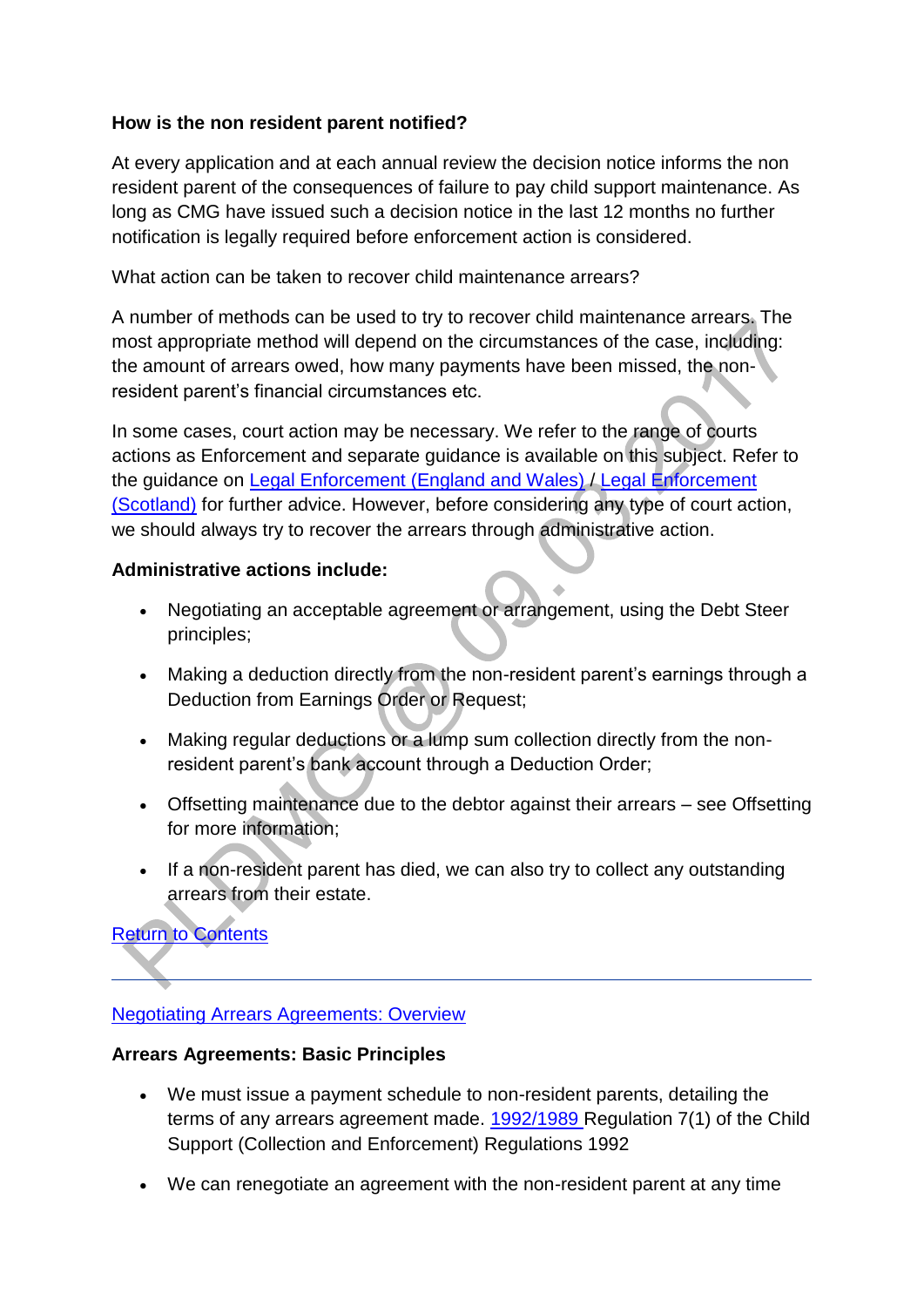• It will be implied in the terms of any agreement that it shall include on-going maintenance payments, as well as arrears

These principles provide the CMG with broad discretionary powers in relation to arrears agreements. However, they do not provide any guidance on the factors that should / should not be considered when arrears agreements are being negotiated.

The Debt Steer has therefore been developed to provide caseworkers with a policybased framework for arrears negotiation. Its purpose is to ensure that arrears are collected as promptly as possible, taking into account all relevant circumstances, such as the non-resident parent's ability to pay. The Debt Steer provides a series of 'trigger points' that should be followed when caseworkers are discussing arrears agreements, to ensure the best possible agreement is reached.

In some cases it will be appropriate to take other arrears recovery action(s) or enforcement action in parallel to a negotiated agreement.

Refer to the [Debt Steer: Decision Making Guidance](http://np-cmg-sharepoint.link2.gpn.gov.uk/sites/policy-law-and-decision-making-guidance/Pages/Arrears%20MOC/DMG-Debt-Steer.aspx) for further information about using the Debt Steer to negotiate arrears agreements.

[Return to Contents](http://np-cmg-sharepoint.link2.gpn.gov.uk/sites/policy-law-and-decision-making-guidance/Pages/Arrears/Arrears-Method-of-Collection-Overview.aspx#contents)

[Deduction from Earnings Orders: Overview](http://np-cmg-sharepoint.link2.gpn.gov.uk/sites/policy-law-and-decision-making-guidance/Pages/Arrears/Arrears-Method-of-Collection-Overview.aspx) 

*[1991/48 S](http://www.legislation.gov.uk/ukpga/1991/48)ections 31 and 32 of the Child Support Act 1991*

*[1992/1989](http://www.legislation.gov.uk/uksi/1992/1989) Part III of the Child Support (Collection and Enforcement) Regulations 1992*

*[1991/2628 A](http://www.legislation.gov.uk/nisi/1991/2628/contents)rticles 31 and 32 of the Child Support (Northern Ireland) Order 1991* 

**Part III of the Child Support (Collection and Enforcement) Regulations (Northern** *Ireland) 1992*

What is a Deduction from Earnings Order?(DEO)

A DEO is an administrative method of collection, this means it can be imposed without court authorisation. A DEO places a legal duty on a non-resident parent's employer to make deductions from their wages and pay them to the CMG.

When is a DEO appropriate?

A DEO will be appropriate in two circumstances:

- where it is requested by the non-resident parent; or
- where it is imposed by the CMG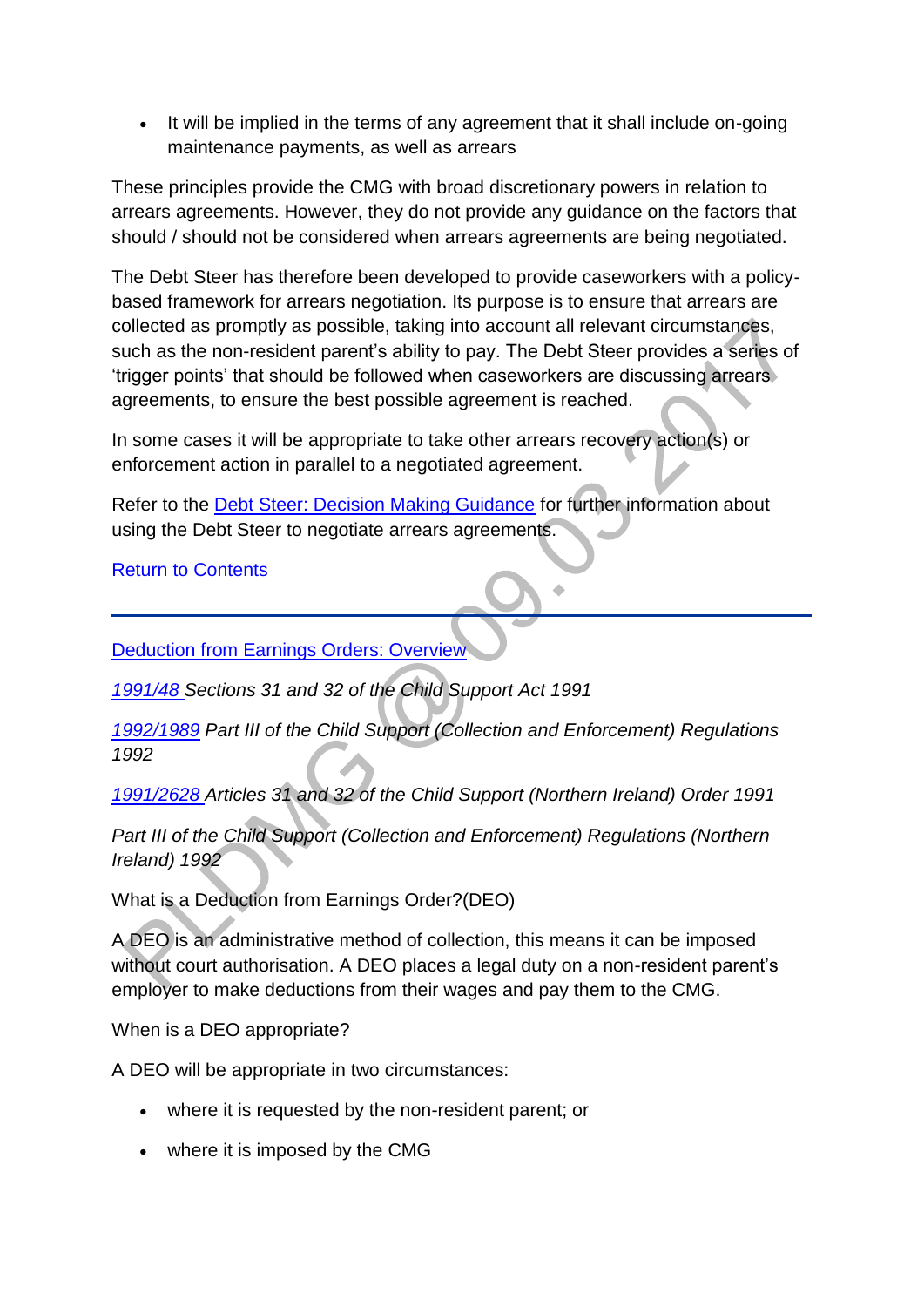# **CMG imposes a DEO**

A DEO may be imposed without the non-resident parent's agreement if:

- arrears have accrued
- the non-resident parent will not agree to one of the CMG's preferred methods of payment. In these circumstances you would impose a DEO unless there is a good reason not to, or
- the non-resident parent has actively refused to make payment by ANY method. In these circumstances you could impose a DEO and 'Good Reason' considerations would not apply. This is known as "wilful non-compliance"
- They have failed to contact us within 14 days to set up a payment method after we have given them written warning that failure to contact us will result in a DEO being set up. This is an extension of the principle of "wilful noncompliance". Refer to the Decision Making Guidance for further advice, including exceptions where we cannot assume wilful non-compliance

When you are issuing a DEO it is important to ensure it is completed correctly. Nonresident parents may appeal against a DEO to a magistrates court and if the DEO is found to be defective it may be overturned.

Refer to the separate chapter on [Deduction from Earnings Orders and Requests](http://np-cmg-sharepoint.link2.gpn.gov.uk/sites/policy-law-and-decision-making-guidance/Pages/Arrears%20MOC/DEOs-and-DERs-DMG.aspx) for further quidance.

[Return to Contents](http://np-cmg-sharepoint.link2.gpn.gov.uk/sites/policy-law-and-decision-making-guidance/Pages/Arrears/Arrears-Method-of-Collection-Overview.aspx#contents)

#### [Deductions from Earnings Requests: Overview](http://np-cmg-sharepoint.link2.gpn.gov.uk/sites/policy-law-and-decision-making-guidance/Pages/Arrears/Arrears-Method-of-Collection-Overview.aspx)

What is a Deduction from Earnings Request? (DER)

A DER is a method used by the CMG to collect child maintenance payments from non-resident parents who are serving in the Armed Forces. A DER works in a similar way to a DEO in that if it is agreed to, regular deductions will be made from the nonresident parent's wages and passed on to the CMG. However, unlike a DEO there is no legal obligation for deductions to be made under a DER.

The CMG has a memorandum of understanding with the Ministry of Defence (MoD) that supports the operation of DERs. But the final decision as to whether deductions are to be made in a specific case rests with the MoD and the CMG has no right of appeal against a refusal to do so.

NOTE: Due to internal procedures an initial DER may take up to 12 weeks to implement.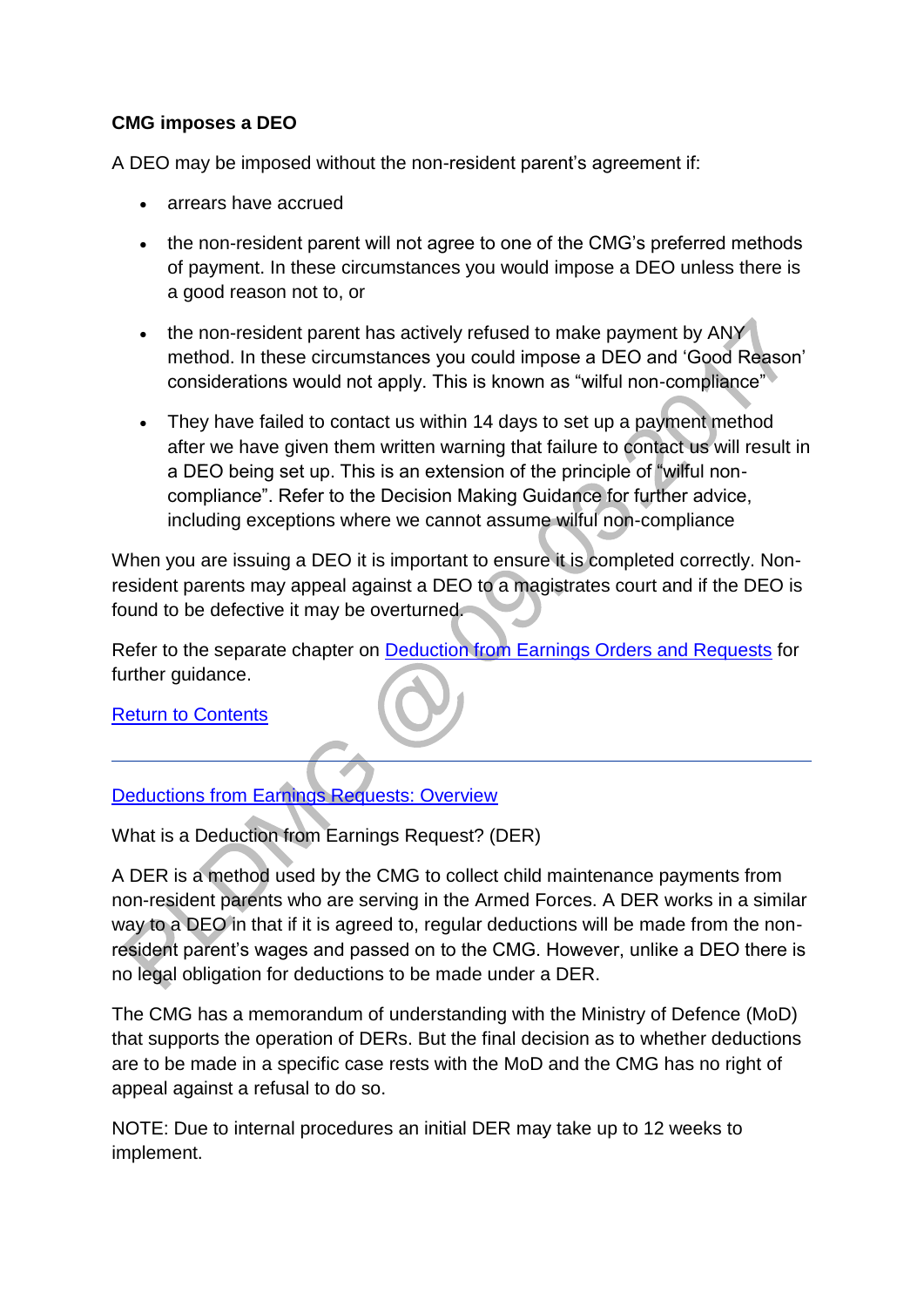Refer to the separate chapter on [Deduction from Earnings Orders and Requests](http://np-cmg-sharepoint.link2.gpn.gov.uk/sites/policy-law-and-decision-making-guidance/Pages/Arrears%20MOC/DEOs-and-DERs-DMG.aspx) for further guidance.

[Return to Contents](http://np-cmg-sharepoint.link2.gpn.gov.uk/sites/policy-law-and-decision-making-guidance/Pages/Arrears/Arrears-Method-of-Collection-Overview.aspx#contents)

[Deduction Orders: Overview](http://np-cmg-sharepoint.link2.gpn.gov.uk/sites/policy-law-and-decision-making-guidance/Pages/Arrears/Arrears-Method-of-Collection-Overview.aspx)

*[1991/48](http://www.legislation.gov.uk/ukpga/1991/48) Sections 32A to 32L of the Child Support Act 1991*

*[1992/1989 P](http://www.legislation.gov.uk/uksi/1992/1989)art 3A of the Child Support (Collection and Enforcement) Regulations 1992*

*[1991/2628 A](http://www.legislation.gov.uk/nisi/1991/2628/contents)rticles 32A to 32L of the Child Support (Northern Ireland) Order 1991* 

*Part 3A of the Child Support (Collection and Enforcement) Regulations (Northern Ireland) 1992*

What are Deduction Orders?

Deduction orders allow the CMG to instruct a bank / building society to deduct payments from a non-resident parent's bank account. They are an administrative method of collecting child maintenance arrears, which means they can be imposed without court authorisation. There is no requirement for a liability order to be in place before a deduction order is imposed.

There are two types of deduction order:

**regular deduction orders**

A regular deduction order instructs the non-resident parent's bank / building society to make periodic deductions from their account and pay them to the CMG. Deductions can be made weekly, fortnightly, four weekly or monthly.

Regular deductions orders are not intended to be an on-going method of collection. They should be used as a negotiation tool to help arrange a preferred method of collection with the non-resident parent. The bank can make an administrative charge against the non-resident parent of up to £10 for every deduction made under a regular deduction order.

The amount requested under a regular deduction order should not exceed 40% of the non-resident parent's gross weekly income. Regulation 25C of the Child Support (Collection and Enforcement) Regulations 1992.

# **lump sum deduction orders**

Lump sum deduction orders instruct the non-resident parent's bank / building society to freeze and then deduct a lump sum from the non-resident parent's account. If the full amount cannot be deducted in one amount, the order can be left in place to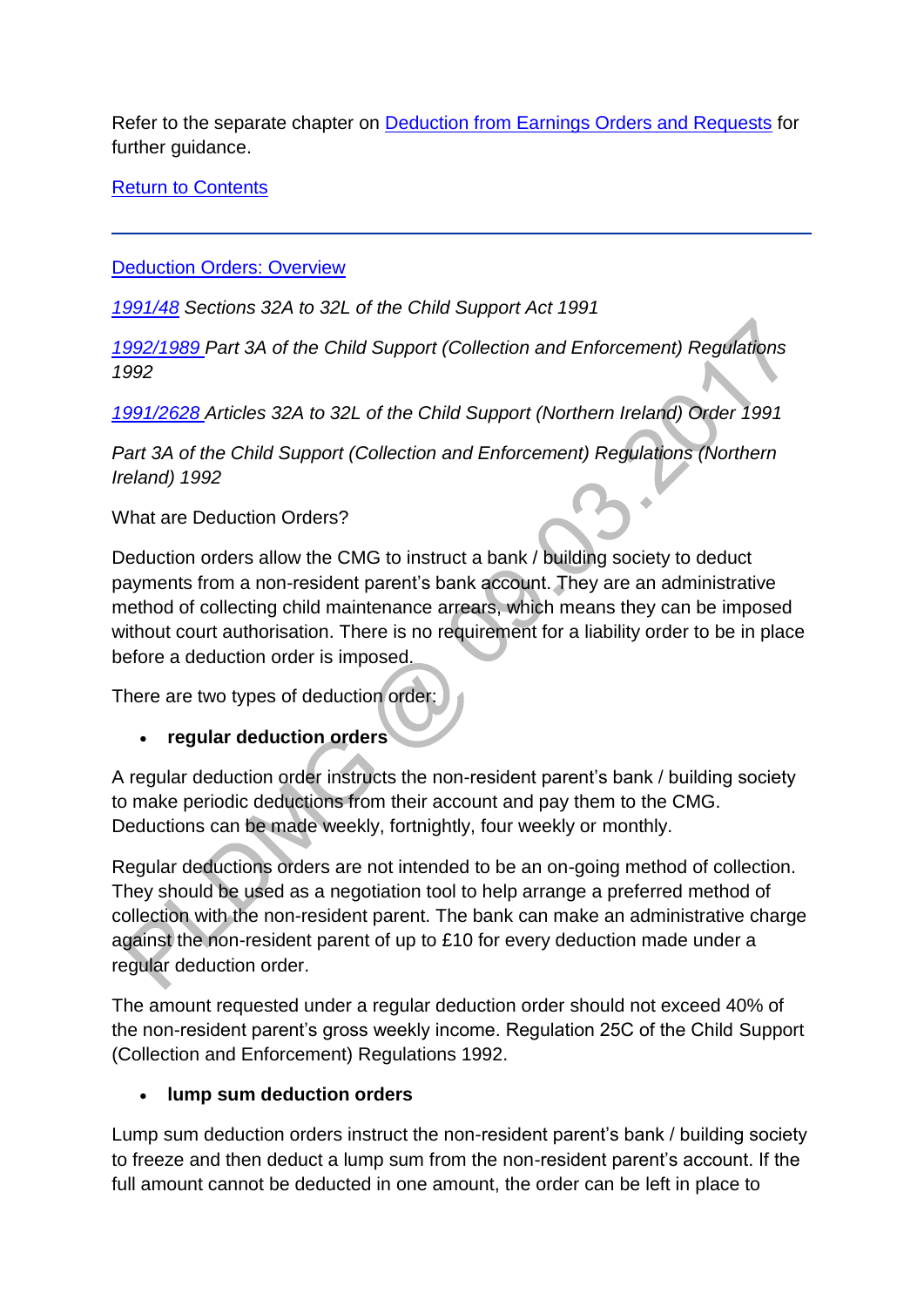collect the remainder if / when further monies are credited to the account. The bank cannot allow a non-resident parent to become overdrawn as a result of a lump sum deduction order. The bank can make an administrative charge against the nonresident parent of up to £55 for a lump sum deduction order. Regulation 25Z (b) of the Child Support (Collection and Enforcement) Regulations 1992.

If we identify more than one account that is potentially suitable for lump sum deduction order action, then we can issue more than one order at the same time.

What accounts can Deduction Orders be made against?

Deduction orders can be applied to most bank / building society accounts. The only exclusions are:

# **Excluded accounts**

- Joint accounts;
- Accounts that are used wholly or in part for business purposes (unless the non-resident parent is a sole trader and has no other bank account). [1992/1989](http://www.legislation.gov.uk/uksi/1992/1989) *Regulation 25X (1)(b) of the Child Support (Collection and Enforcement) Regulations 1992*;
- Offshore accounts that are held with UK banks; and
- Accounts where the non-resident parent does not have a beneficial interest in the funds (e.g. they are holding the money in the account on trust for someone else). [1992/1989](http://www.legislation.gov.uk/uksi/1992/1989) *Regulation 25Y of the Child Support (Collection and Enforcement) Regulations 1992*.

NOTE: Lump sum deduction orders can be imposed against both savings and current accounts. However, if you are considering imposing a lump sum deduction order against a current account, there are a range of important considerations to take into account. Refer to the Deduction Orders: Decision Making Guidance for further advice.

NOTE: we cannot take deduction order action on offshore accounts held with UK banks, but we can take deduction order action on UK accounts held with foreign banks.

For example:

- The non-resident parent holds an account in Jersey with Halifax. We cannot take deduction order action on this account
- The non-resident parent holds an account in the UK with the Central Bank of India. We can take deduction order action on this account

Refer to the chapter on **Deduction Orders** for further guidance.